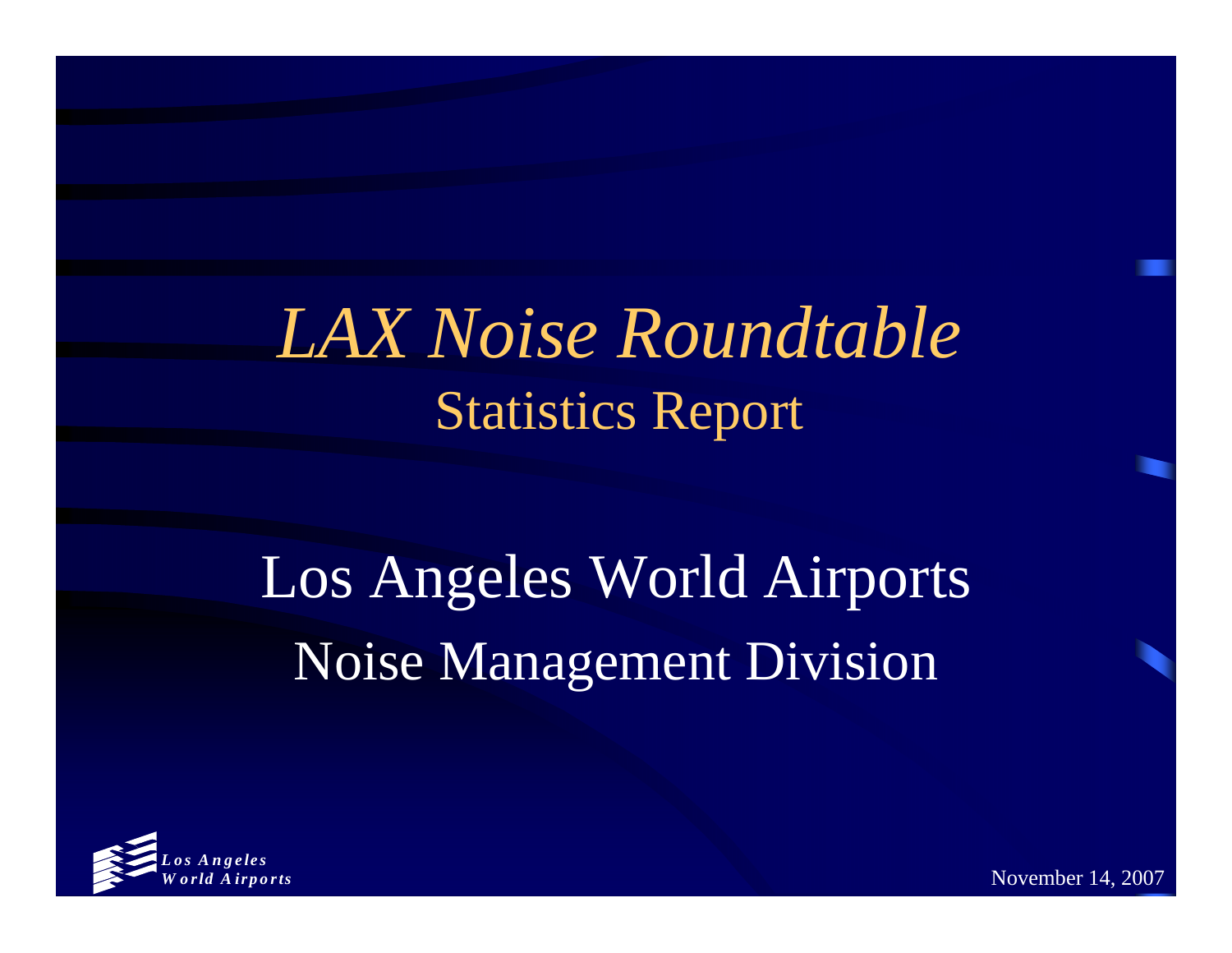### Overview

#### **Statistical information on the following operations:**

- •**Extended Downwind Approach**
- $\bullet$ **Short Turns**
- •**Go-arounds**
- •**East Departures**
- •**Early Turns**
- •**Loop Departures**
- •**Palos Verdes Overflights**

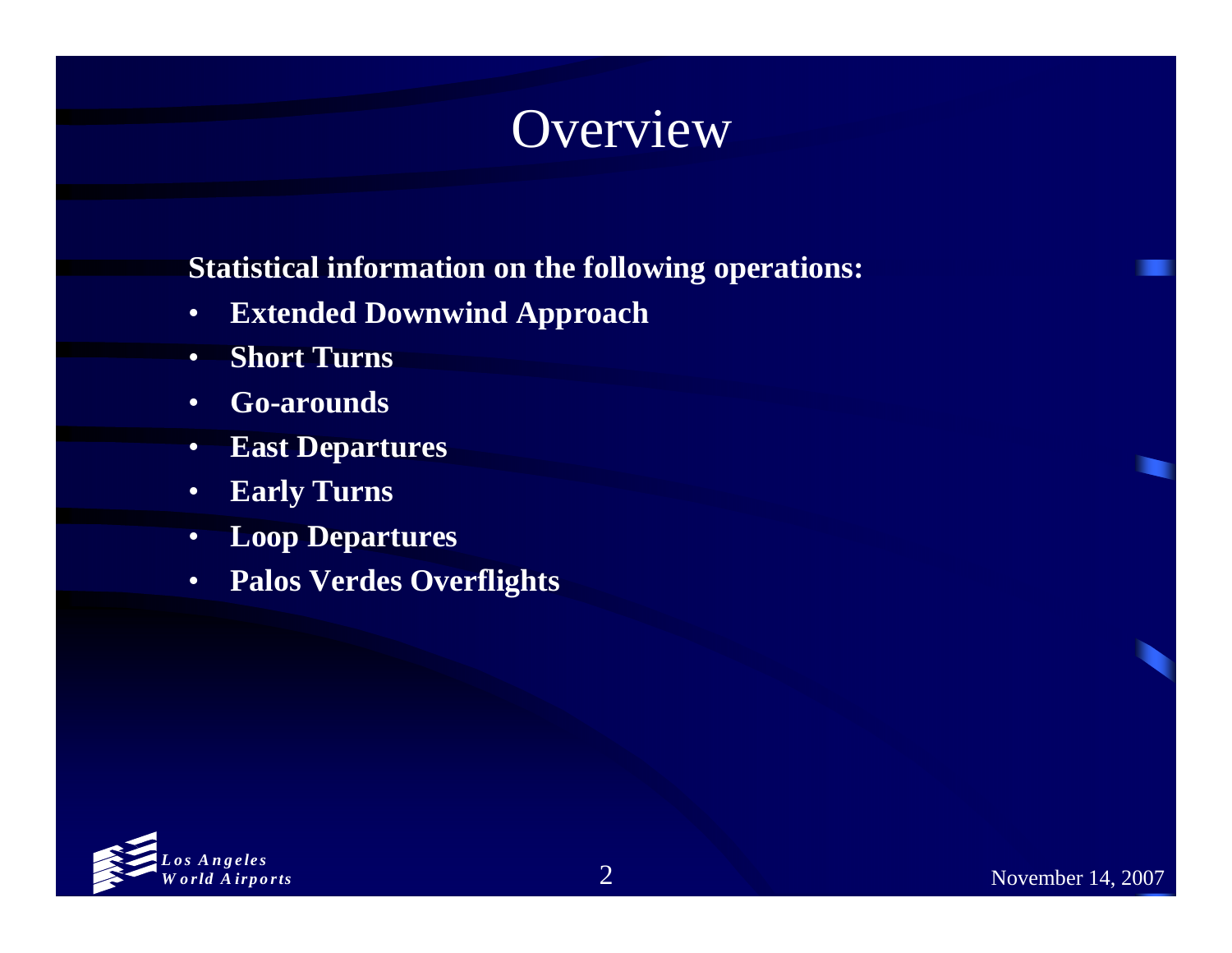#### Extended Downwind Approach

Monitoring north arrivals extending downwind over Monterey Park boundary





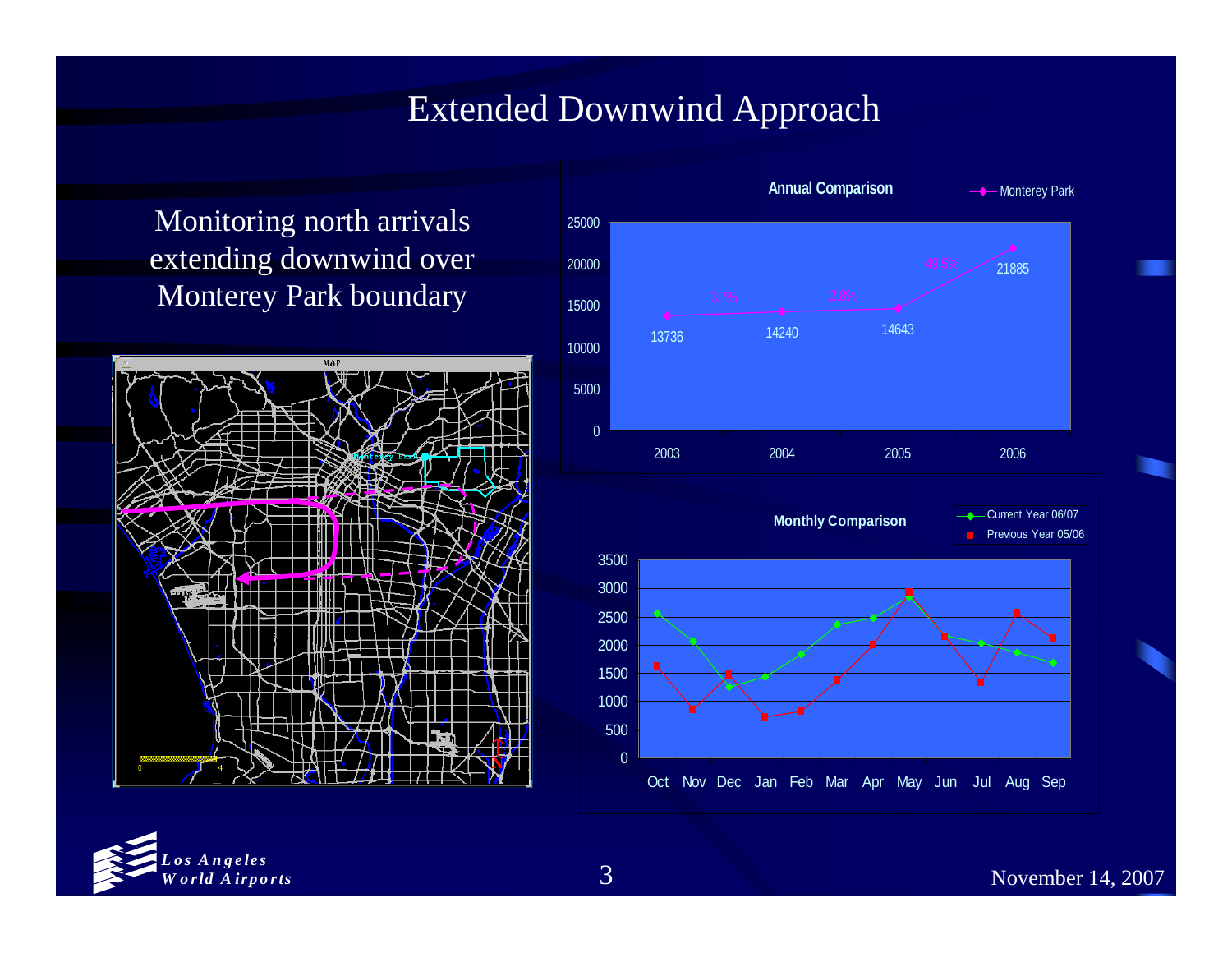#### Short Turn Arrivals

Arriving jet aircraft to fly base leg of arrival over or east of the Harbor Freeway





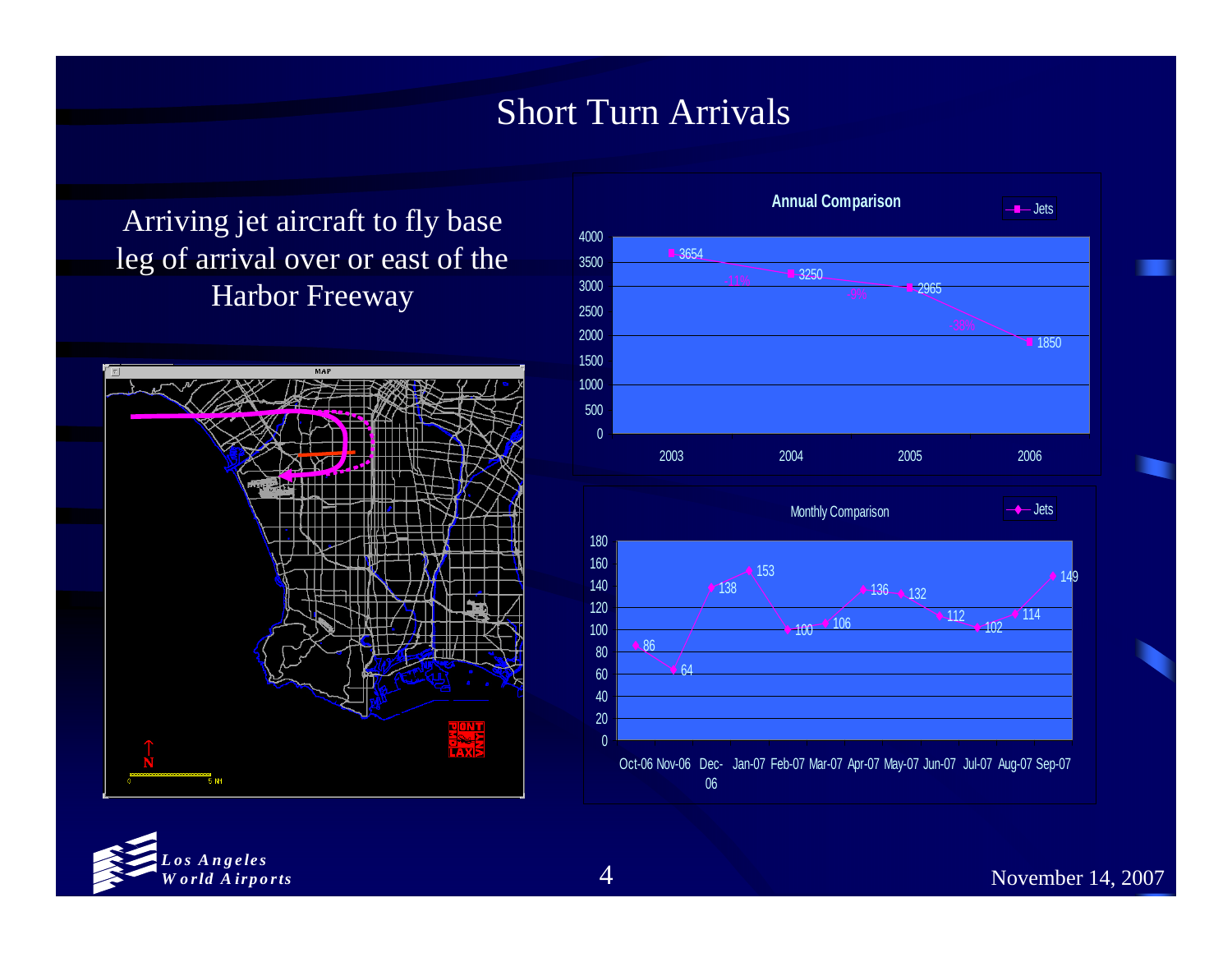#### Go-Arounds

Monitoring pilot or ATC initiated go-arounds or missed approaches







November 14, 2007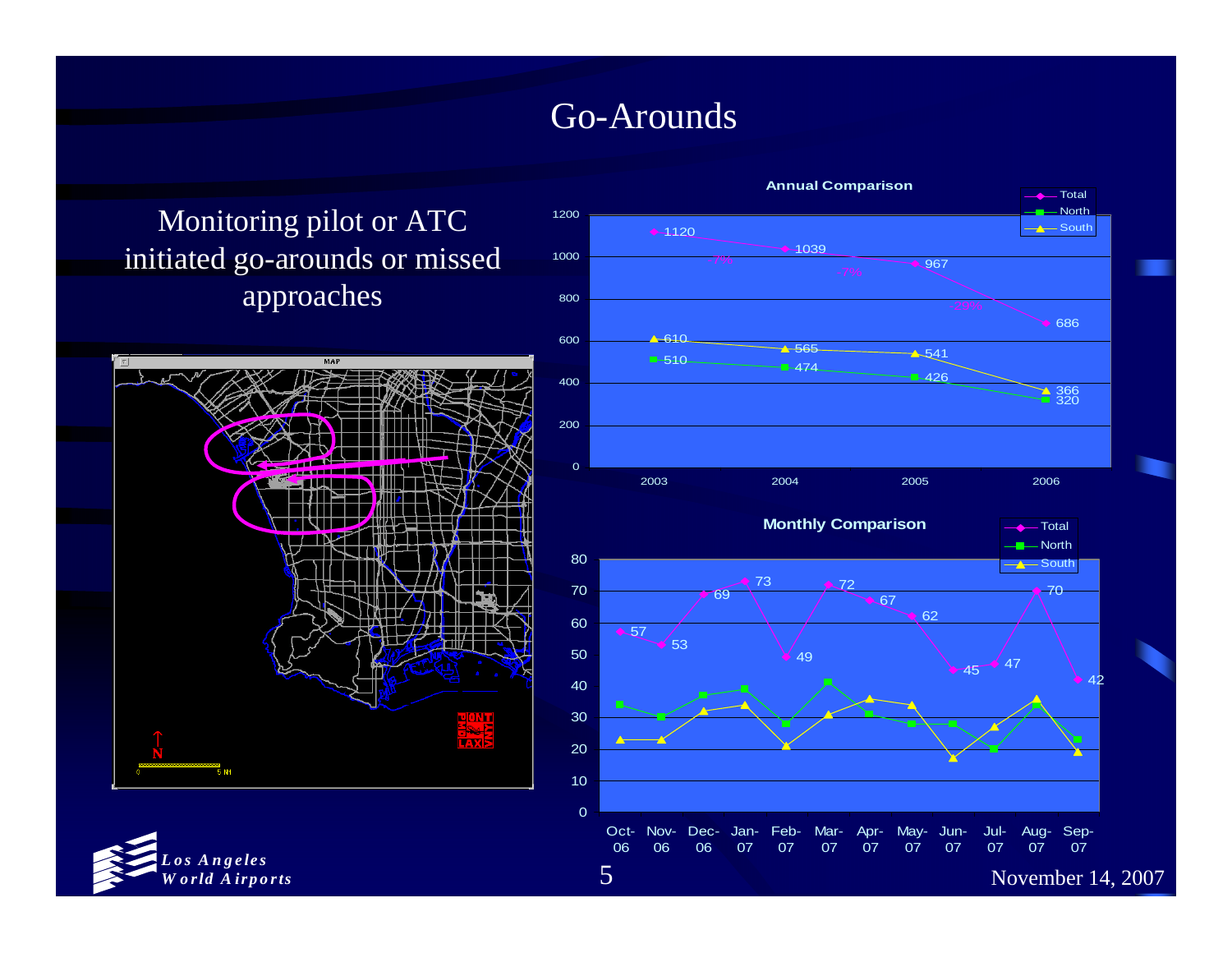#### East Departures Midnight to 6:30 AM

This report shows a summary of aircraft operations that depart to the east while the airport is still conducting westerly departures between midnight and 6:30 a.m. These individual easterly departures usually occur when the pilot of a heavy aircraft (e.g. B747s) determines that the tail wind is too great for the weight of the aircraft and requests to depart east into the wind for aircraft safety.





#### **Annual Comparison**

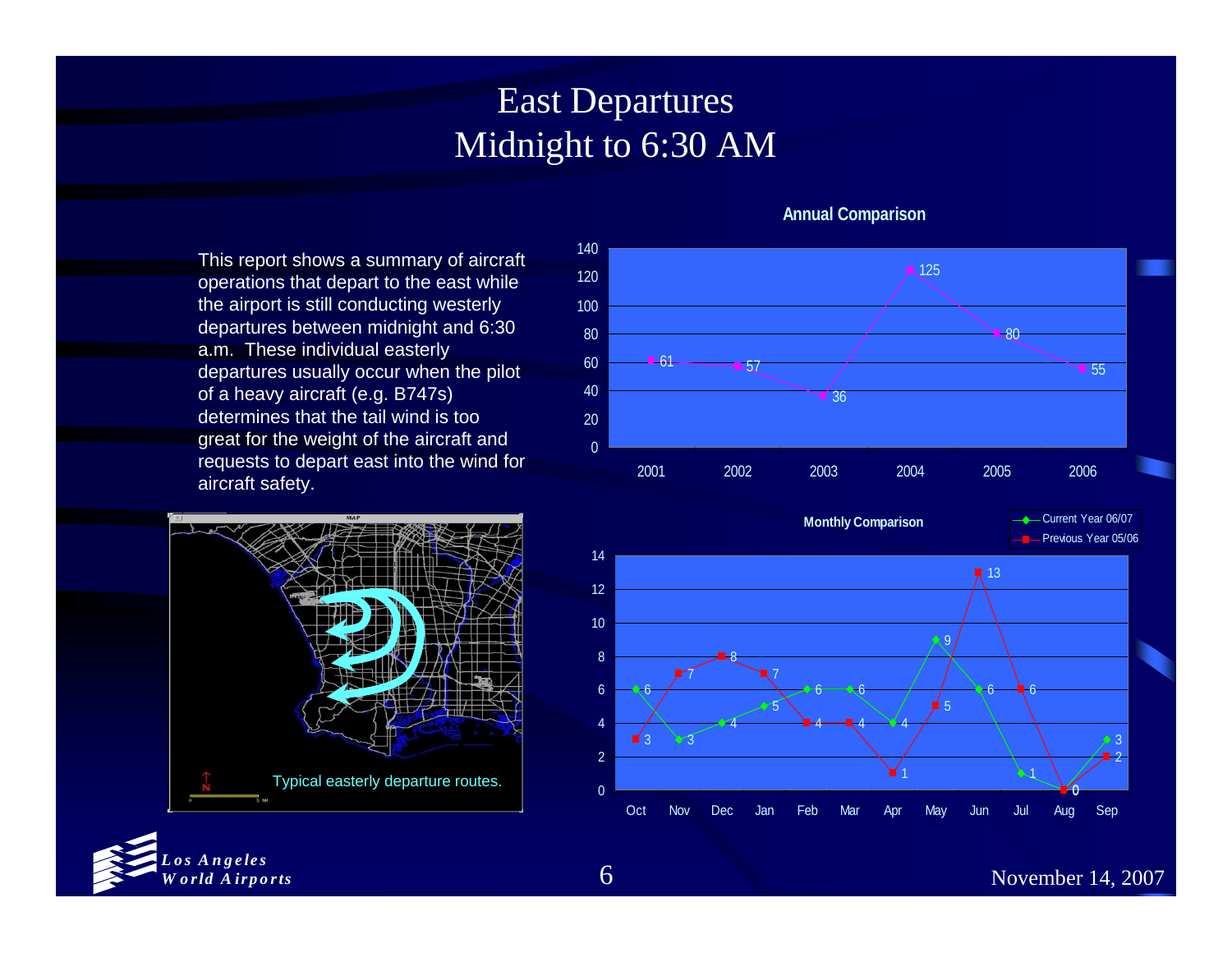#### Early Turn to the North

Aircraft departing to west to maintain runway heading past shoreline before turning north





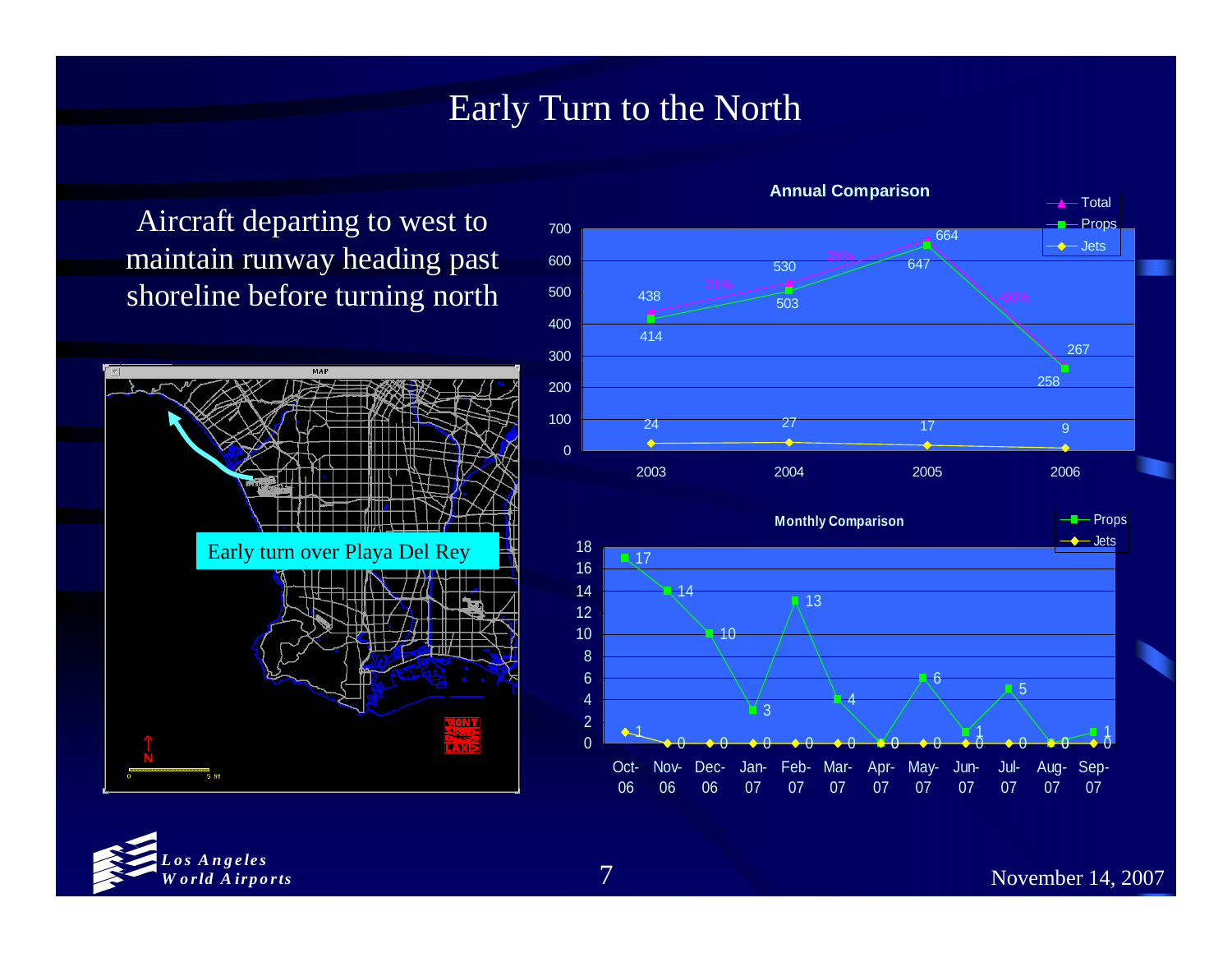#### Early Turn to the South

Aircraft departing to west to maintain runway heading past shoreline before turning south





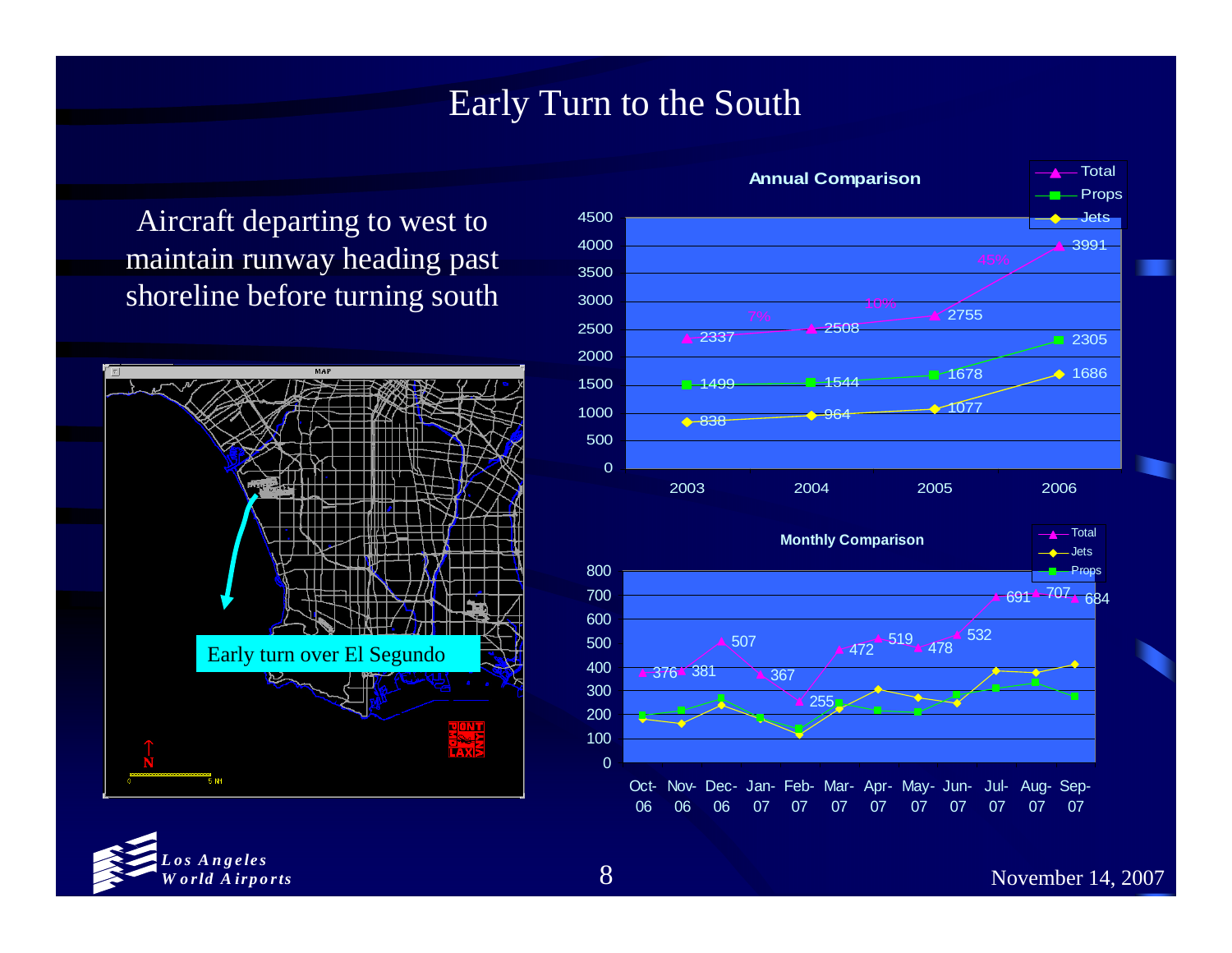Monthly Early Turns Stats September 2007

- • Total Early Turns Operations – 685 South Early Turns Hyperion Gate – 561
	- El Segundo Gate  $\qquad \quad -123$
	- North Early Turns 1
- • Out of 123 Investigated Early Turns Operations:
	- FAA instructed 22
	- Pilot initiated 102
	- Wind drift 1



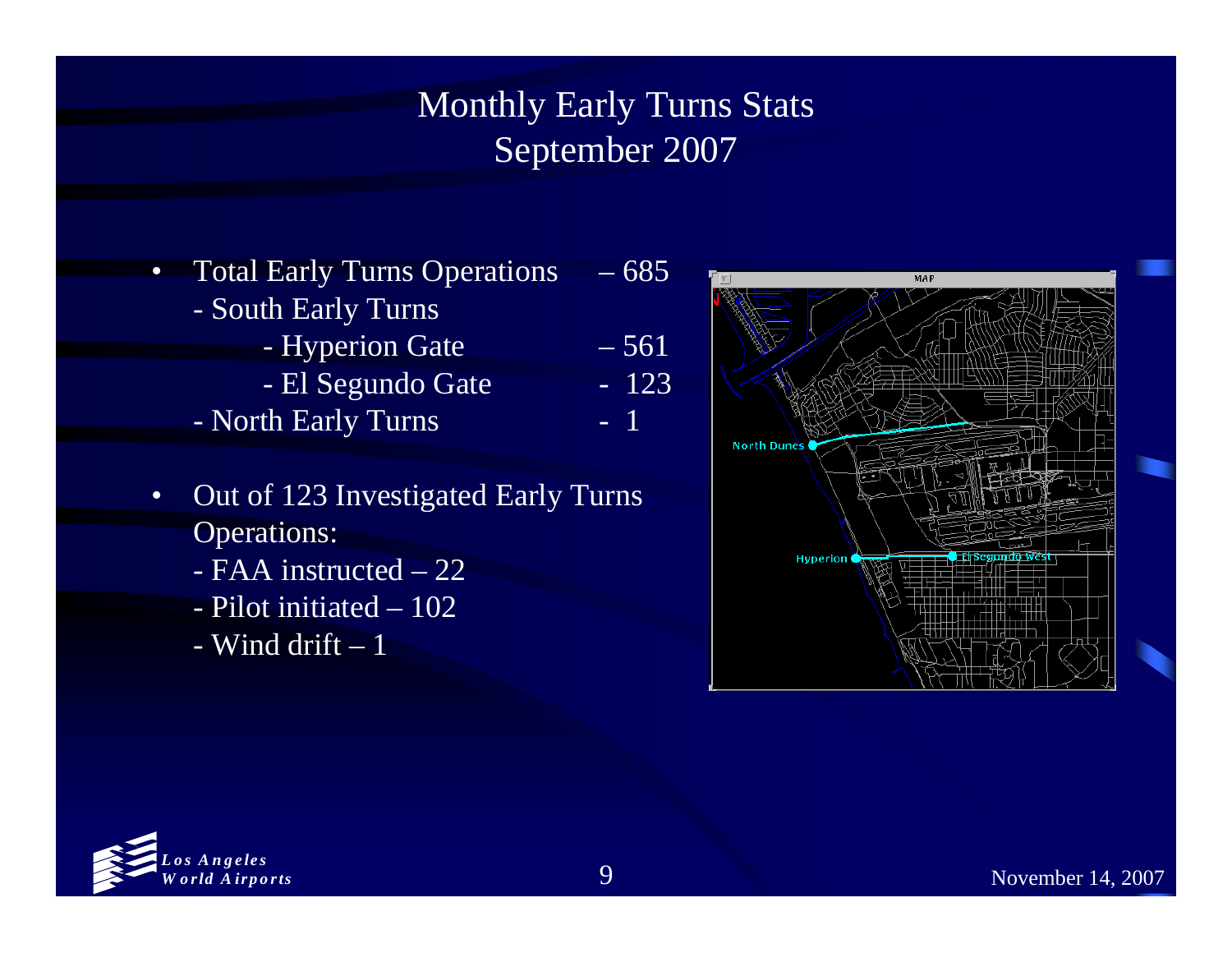### Sample Early Turns 9/19/2007 Wednesday



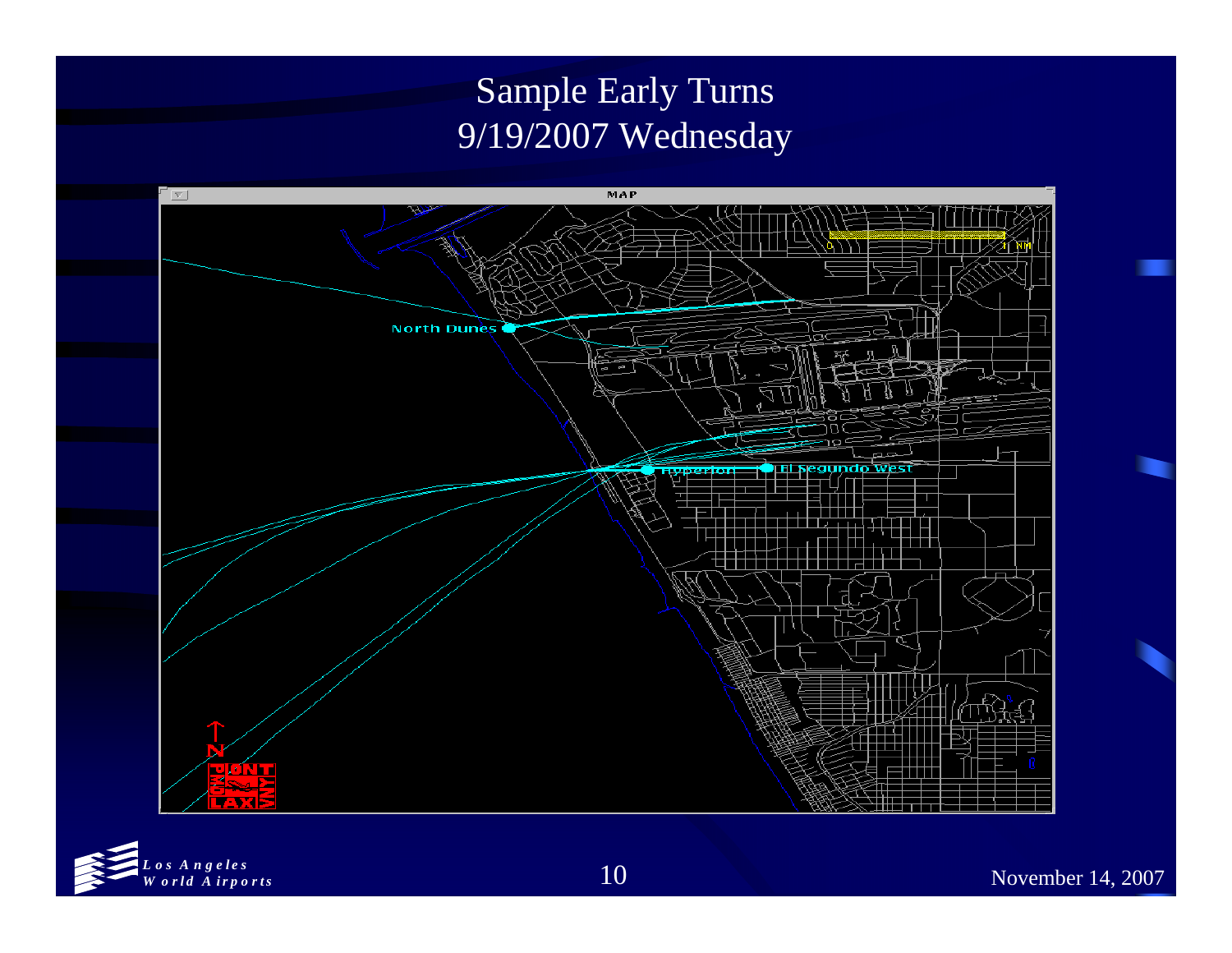### Sample Early Turns 9/9/2007 Sunday



*Los Angeles W orld Airports*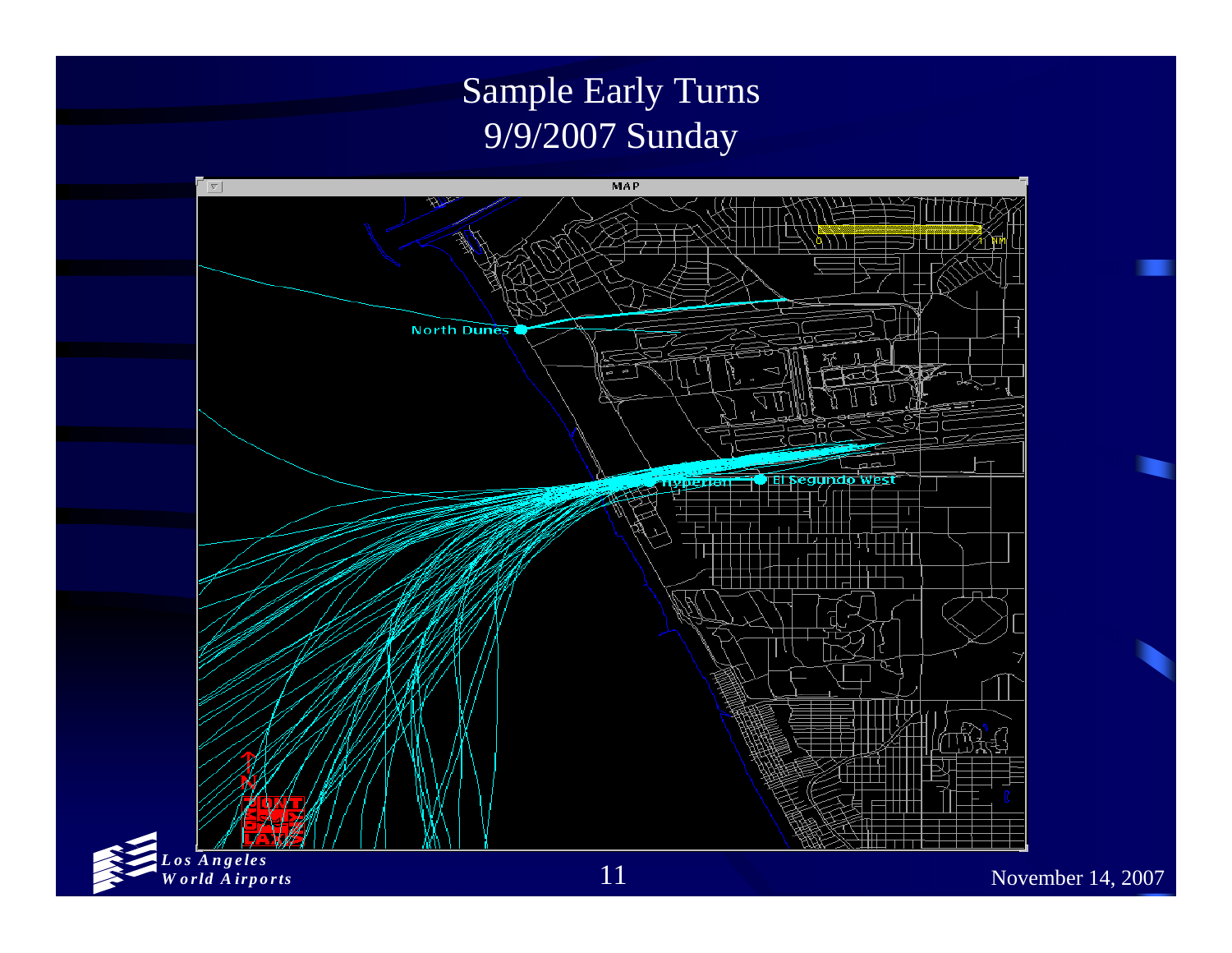#### LAX Loop Departure - Altitude

Aircraft using loop departure to reach 10,000 feet before re-crossing shoreline





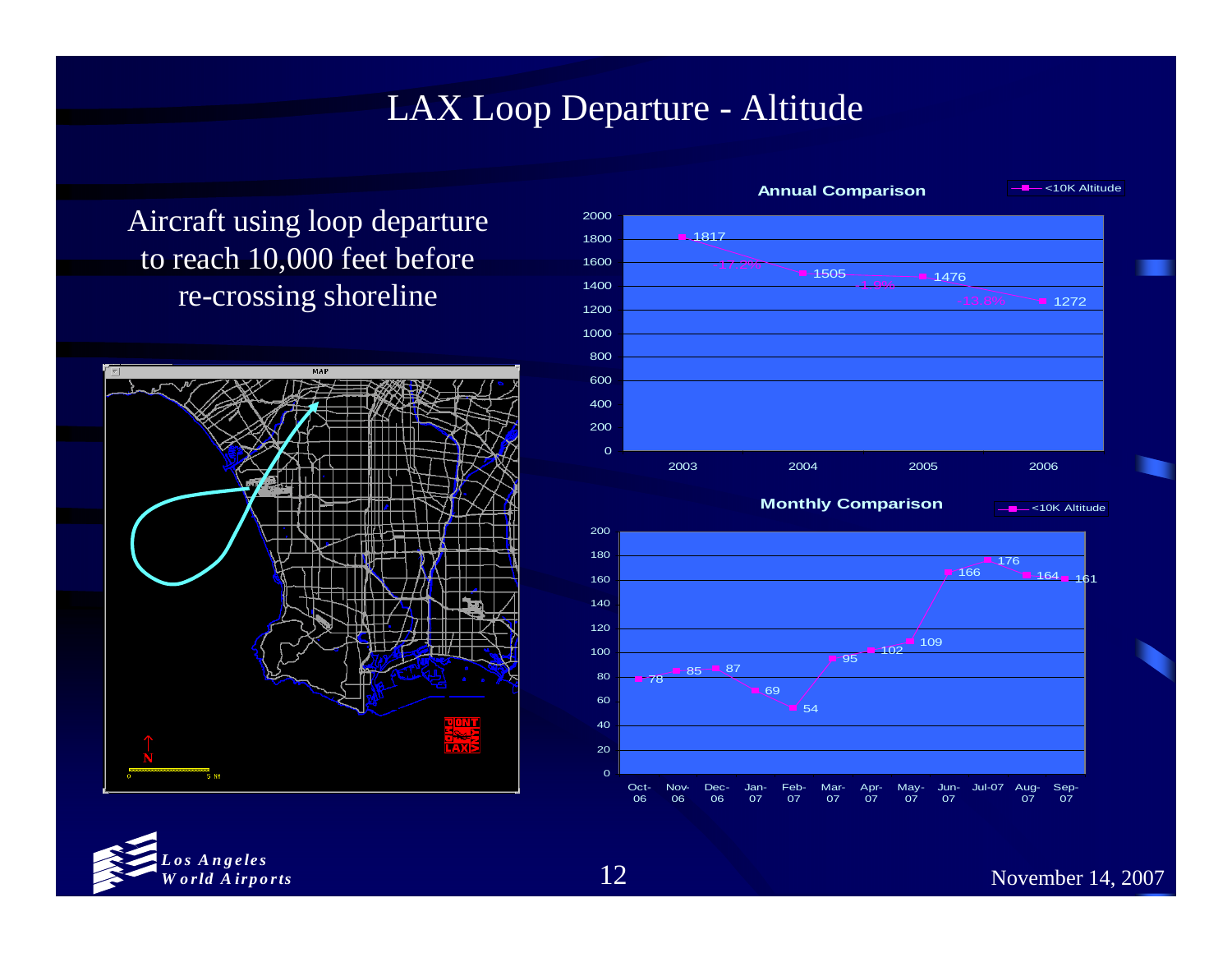#### LAX Loop Departure - Communities

#### Monitoring loop departures overflying communities





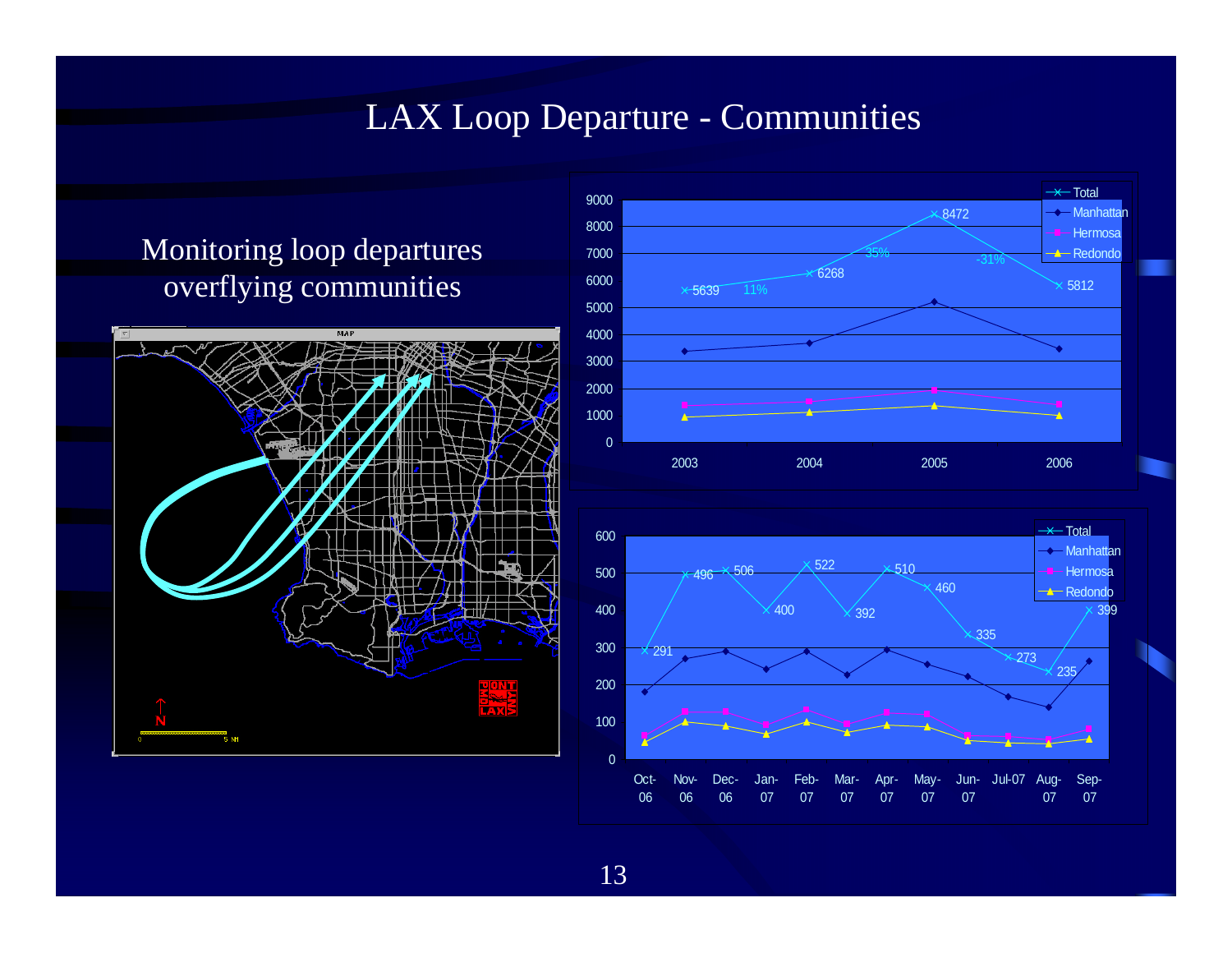#### Palos Verdes - Turboprops

#### Monitoring southbound turboprops departing LAX that overfly Peninsula